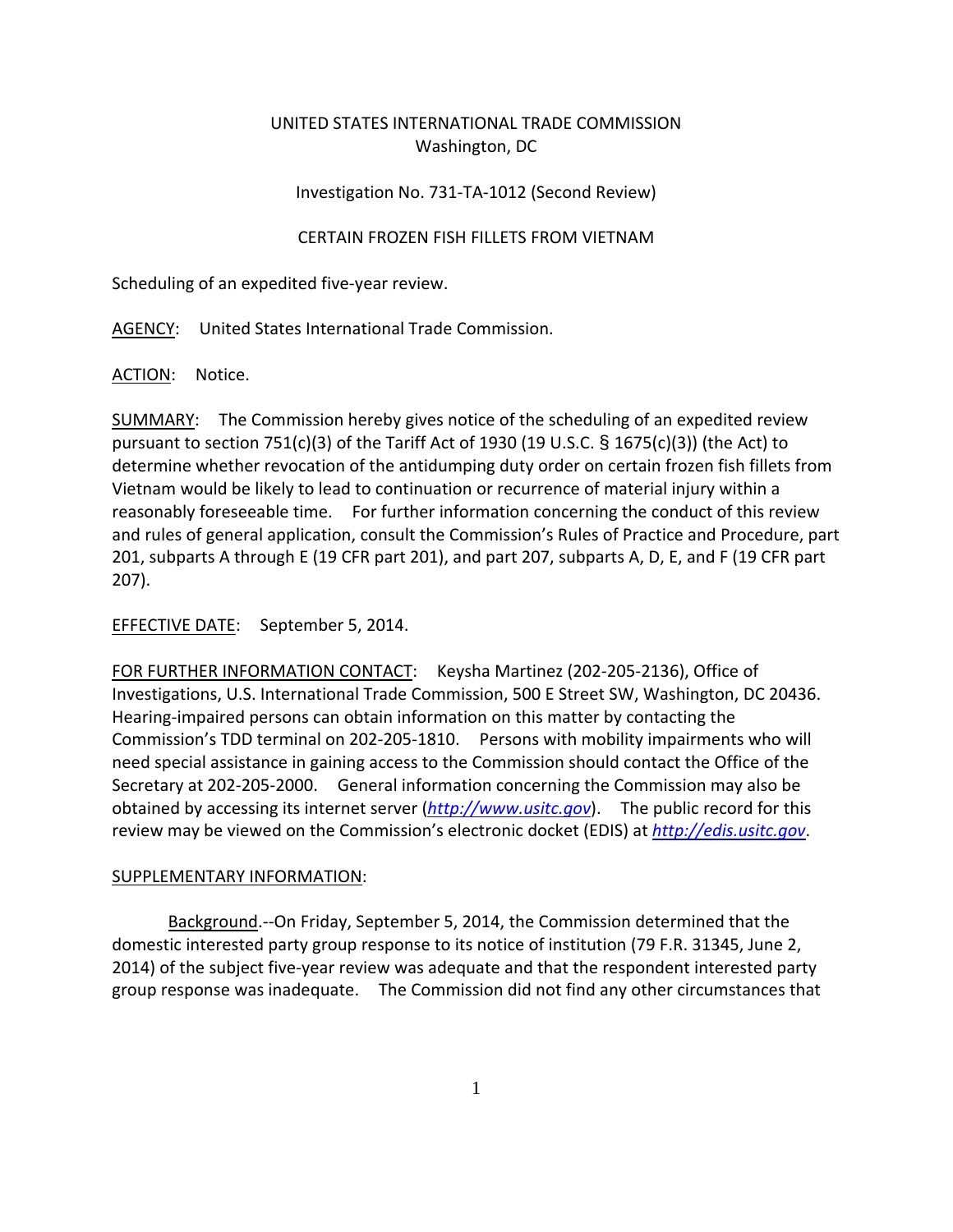would warrant conducting a full review.<sup>1</sup> Accordingly, the Commission determined that it would conduct an expedited review pursuant to section 751(c)(3) of the Act.

Staff report.‐‐A staff report containing information concerning the subject matter of the review will be placed in the nonpublic record on Wednesday, October 1, 2014, and made available to persons on the Administrative Protective Order service list for this review. A public version will be issued thereafter, pursuant to section 207.62(d)(4) of the Commission's rules.

Written submissions.‐‐As provided in section 207.62(d) of the Commission's rules, interested parties that are parties to the review and that have provided individually adequate responses to the notice of institution, $2$  and any party other than an interested party to the review may file written comments with the Secretary on what determination the Commission should reach in the review. Comments are due on or before Monday, October 6, 2014, and may not contain new factual information. Any person that is neither a party to the five-year review nor an interested party may submit a brief written statement (which shall not contain any new factual information) pertinent to the review by Monday, October 6, 2014. However, should the Department of Commerce extend the time limit for its completion of the final results of its review, the deadline for comments (which may not contain new factual information) on Commerce's final results is three business days after the issuance of Commerce's results. If comments contain business proprietary information (BPI), they must conform with the requirements of sections 201.6, 207.3, and 207.7 of the Commission's rules. Please be aware that the Commission's rules with respect to filing have been amended. The amendments took effect on July 25, 2014. See 79 Fed. Reg. 35920 (June 25, 2014) and the revised Commission's Handbook on E-Filing, available on the Commission's website at http://edis.usitc.gov.

In accordance with sections 201.16(c) and 207.3 of the rules, each document filed by a party to the review must be served on all other parties to the review (as identified by either the public or BPI service list), and a certificate of service must be timely filed. The Secretary will not accept a document for filing without a certificate of service.

1

 $1$  A record of the Commissioners' votes, the Commission's statement on adequacy, and any individual Commissioner's statements will be available from the Office of the Secretary and at the Commission's website.

 $2$  The Commission has found the responses submitted by processers America's Catch Inc., Alabama Catfish Inc. dba Harvest Select Catfish, Inc., Heartland Catfish Co., Magnolia Processing, Inc. dba Pride of the Pond, Simmons Farm Raised Catfish, Inc., and Guidry's Catfish Inc. to be individually adequate. Comments from other interested parties will not be accepted (*see* 19 CFR 207.62(d)(2)).